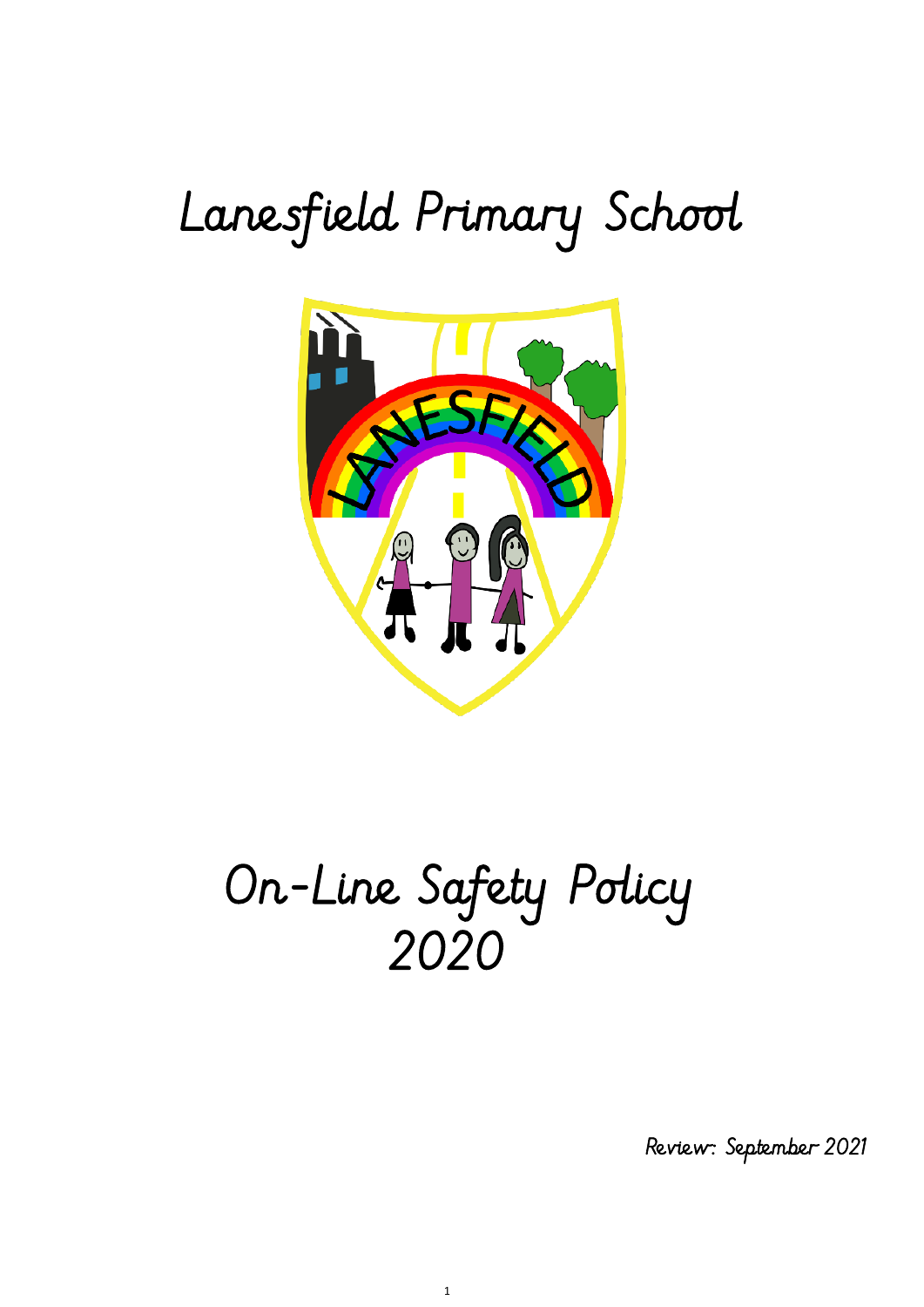## Key people

| Lanesfield Primary<br>School | Designated Safeguarding Lead<br>(DSL)           | Mrs Z Rollinson     |
|------------------------------|-------------------------------------------------|---------------------|
|                              | Online-safety lead<br>(if different)            | Mrs Z Rollinson     |
|                              | Online-safety / safeguarding<br>link governor   | Mrs K Budding       |
|                              | PSHE/RSE lead                                   | Mrs E Whitehouse    |
|                              | Network manager /<br>other<br>technical support | Concero Uk, Cloud W |
|                              | IT/Computing lead                               | Mrs S Davidson      |

## What is this policy?

Online safety is an integral part of safeguarding and requires a whole school, cross-curricular approach and collaboration between key school leads. Accordingly, this policy is written in line with 'Keeping Children Safe in Education' 2020 (KCSIE), 'Teaching Online Safety in Schools' 2019 and other statutory documents. It complements existing and forthcoming subjects including Health, Relationships and Sex Education, Citizenship and Computing; it is designed to sit alongside Lanesfield's Safeguarding Policy. Any issues and concerns with online safety <u>must</u> follow the school's safeguarding and child protection procedures. This policy should be reviewed annually.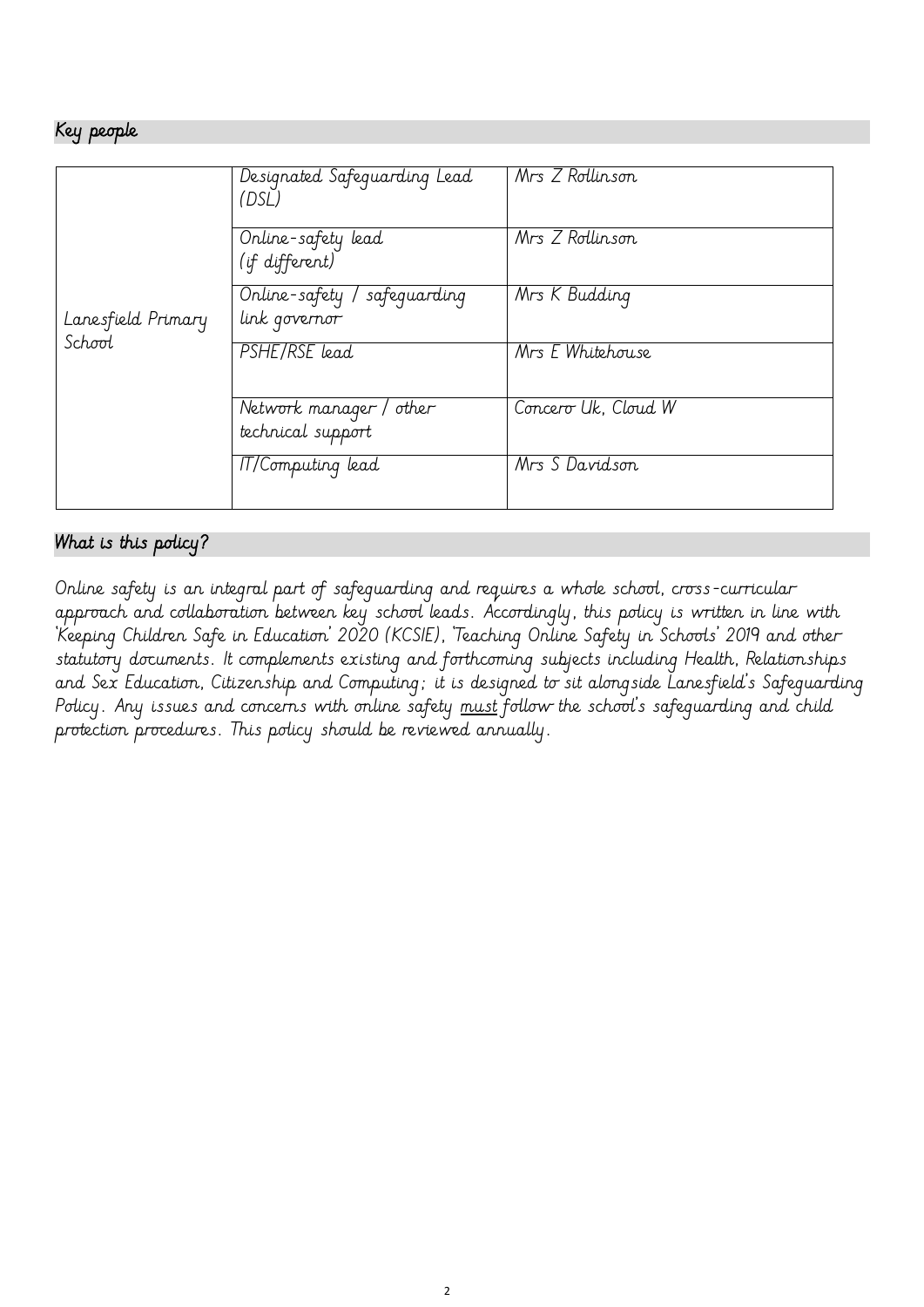#### Aims

This policy aims to:

- Set out expectations for all Lanesfield Primary School's community members' online behaviour, attitudes and activities and use of digital technology (including when devices are offline)
- Help all stakeholders to recognise that online/digital behaviour standards (including social media activity) must be upheld beyond the confines of the school gates and school day, and regardless of device or platform
- Facilitate the safe, responsible and respectful use of technology to support teaching  $\alpha$  learning, increase attainment and prepare children and young people for the risks and opportunities of today's and tomorrow's digital world, to survive and thrive online
- Help school staff working with children to understand their roles and responsibilities to work safely and responsibly with technology and the online world:
	- o for the protection and benefit of the children and young people in their care, and
	- o for their own protection, minimising misplaced or malicious allegations and to better understand their own standards and practice
	- o for the benefit of the school, supporting the school ethos, aims and objectives, and protecting the reputation of the school and profession
- Establish clear structures by which online misdemeanours will be treated, and procedures to follow where there are doubts or concerns.

#### Further Help and Support

Internal school channels should always be followed first for reporting and support, as documented in school policy documents, especially in response to incidents, which should be reported in line with your Safeguarding Policy. The DSL will handle referrals to local authority multi-agency safeguarding hubs (MASH) and normally the Head Teacher will handle referrals to the LA designated officer (LADO). The local authority may also have advisors to offer general support.

Beyond this, [reporting.lgfl.net](https://reporting.lgfl.net/) has a list of curated links to external support and helplines for both pupils and staff, including the Professionals' Online-Safety Helpline, the UK Safer Internet Centre and the NSPCC Whistleblowing Helpline, as well as hotlines for hate crime, terrorism and fraud.

#### **Scope**

This policy applies to all members of the Lanesfield Primary School community (including staff, governors, volunteers, contractors, students/pupils, parents/carers, visitors and community users) who have access to our digital technology, networks and systems, whether on-site or remotely, and at any time, or who use technology in their school role.

#### Roles and responsibilities

At Lanesfield Primary School we are a community and all members have a duty to behave respectfully online and offline and to use technology for teaching and learning in order to best prepare pupils for life after school. Everyone has a responsibility to report any concerns or inappropriate behaviour immediately, to protect staff, pupils, families and the reputation of the school. We learn together, make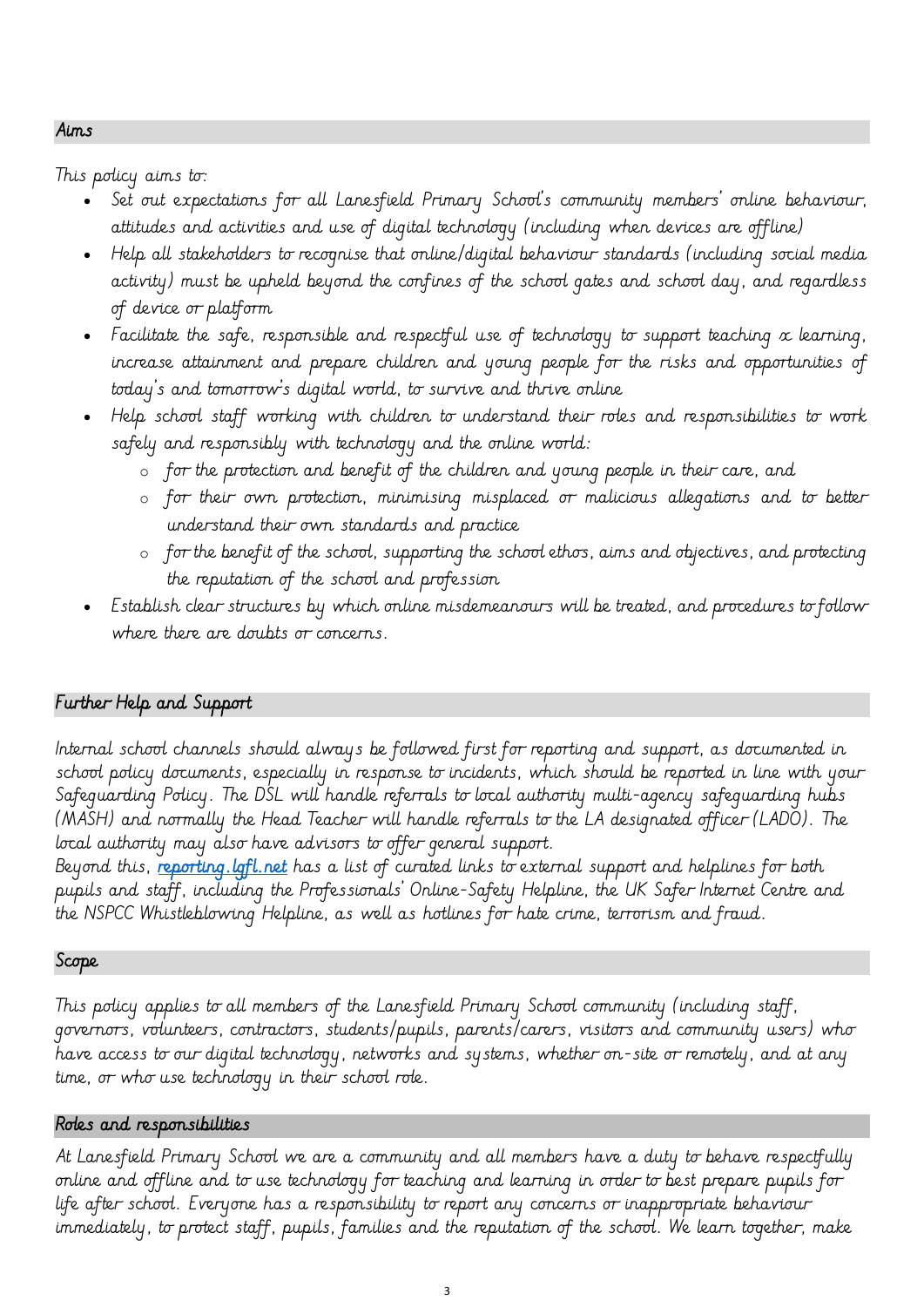honest mistakes together and support each other in a world that is online and offline at the same time.

#### Head Teacher/DSL

## Key responsibilities:

- Foster a culture of safeguarding where online safety is fully integrated into whole-school safeguarding
- To ensure that DSL responsibilities are being followed and fully supported
- Ensure that policies and procedures are followed by all staff
- Undertake training in offline and online safeguarding, in accordance with statutory guidance and relevant Local Safeguarding Partnerships
- Take overall responsibility for data management and information security ensuring the school's provision follows best practice in information handling; work with the DPO and governors to ensure a GDPR-compliant framework for storing data, but helping to ensure that child protection is always put first and data-protection processes support careful and legal sharing of information
- Ensure the school implements and makes effective use of appropriate ICT systems and services including school-safe filtering and monitoring, protected email systems and that all technology including cloud systems are implemented according to child-safety first principles
- Be responsible for ensuring that all staff receive suitable training to carry out their safeguarding and online safety roles
- Ensure the school website meets statutory requirements
- Ensure that all staff have read and are aware of KCSIE 2020 Annex C (online safety)

## Online Safety Lead

#### Key responsibilities:

- Ensure an effective approach to online safety that empowers a school or college to protect and educate the whole school or college community in their use of technology and establishes mechanisms to identify, intervene in and escalate any incident where appropriate.
- Liaise with the local authority and work with other agencies in line with "Working together to safeguard children"
- Take day to day responsibility for online safety issues and be aware of the potential for serious child protection concerns
- Work with the DPO and governors to ensure a GDPR-compliant framework for storing data, but helping to ensure that child protection is always put first and data-protection processes support careful and legal sharing of information
- Stay up to date with the latest trends in online safety
- Review and update this policy, other online safety documents (e.g. Acceptable Use Policies) and the strategy on which they are based (in harmony with policies for behaviour, safeguarding, Prevent and others) and submit for review to the governors/trustees.
- Receive regular updates in online safety issues and legislation, be aware of local and school trends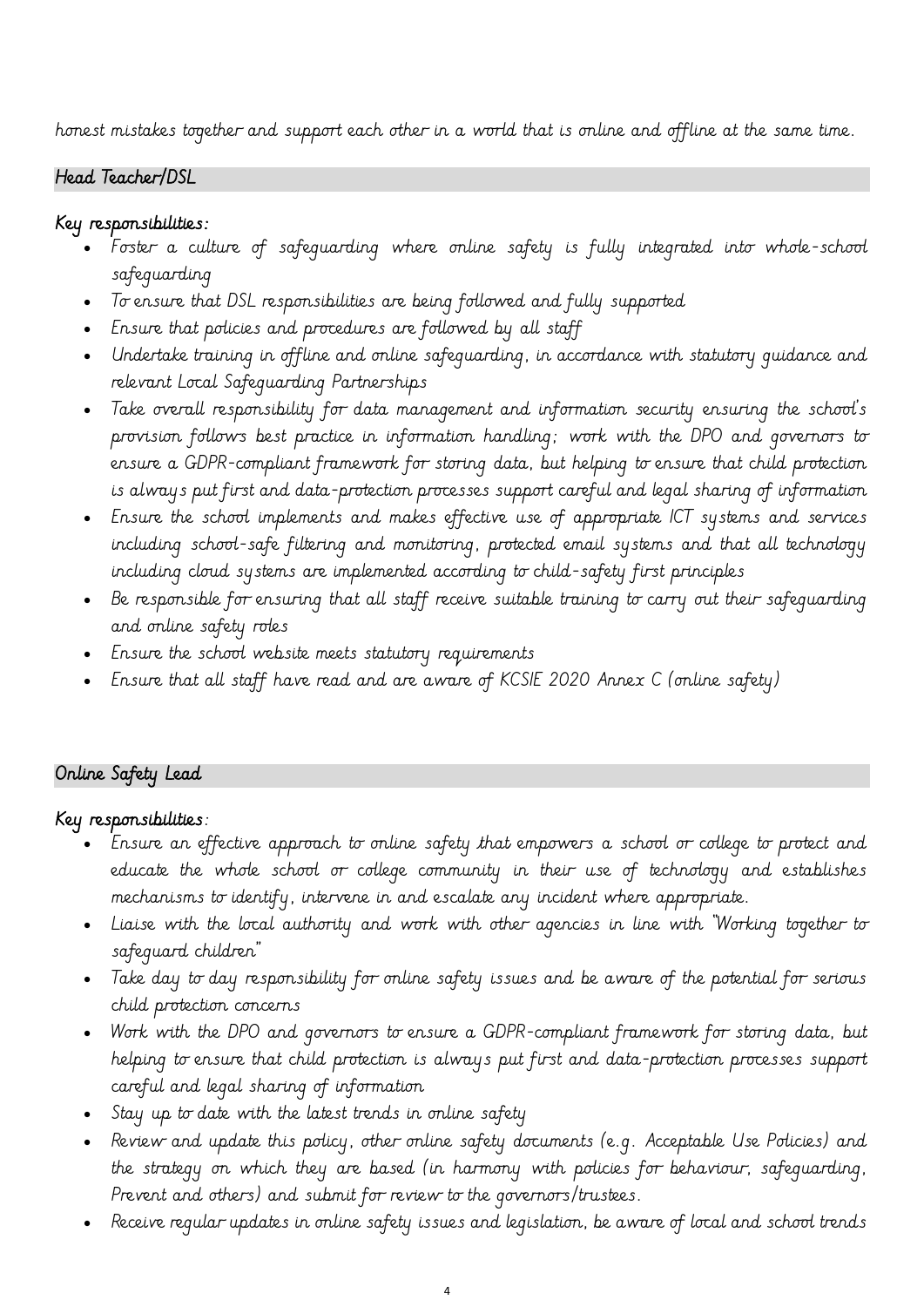- Ensure that online safety education is embedded across the curriculum and beyond, in wider school life
- Promote an awareness and commitment to online safety throughout the school community, with a strong focus on parents, who are often appreciative of school support in this area, but also including hard-to-reach parents
- Ensure governors are regularly updated on the nature and effectiveness of the school's arrangements for online safety
- Liaise with school technical, pastoral, and support staff as appropriate
- Communicate regularly with SLT and the designated safeguarding and compliance governors to discuss current issues and review incident logs
- Ensure all staff are aware of the procedures that need to be followed in the event of an online safety incident, and that these are logged in the same way as any other safeguarding incident
- Facilitate training and advice for all staff.

## Governing Body, led by Safeguarding Link Governor

## Key responsibilities:

- Approve this policy and strategy and subsequently review its effectiveness
- Support the school in encouraging parents and the wider community to become engaged in online safety activities
- Have regular strategic reviews with the online-safety co-ordinator / DSL and incorporate online safety into standing discussions of safeguarding at governor meetings
- Work with the DPO, DSL/Head Teacher to ensure a GDPR-compliant framework for storing data, but helping to ensure that child protection is always put first and data-protection processes support careful and legal sharing of information
- Be clear that all staff have read the relevant safeguarding documents including KCSIE 2020
- Ensure that all staff undergo safeguarding and child protection training (including online safety) at induction.
- Ensure that children are taught about safeguarding, including online safety, as part of providing a broad and balanced curriculum

## All staff

## Key responsibilities:

- Understand that online safety is an essential part of safeguarding; as such it is part of everyone's job - never think that someone else will pick it up
- Know who the Designated Safeguarding Lead (DSL) and Online Safety Lead (OSL) are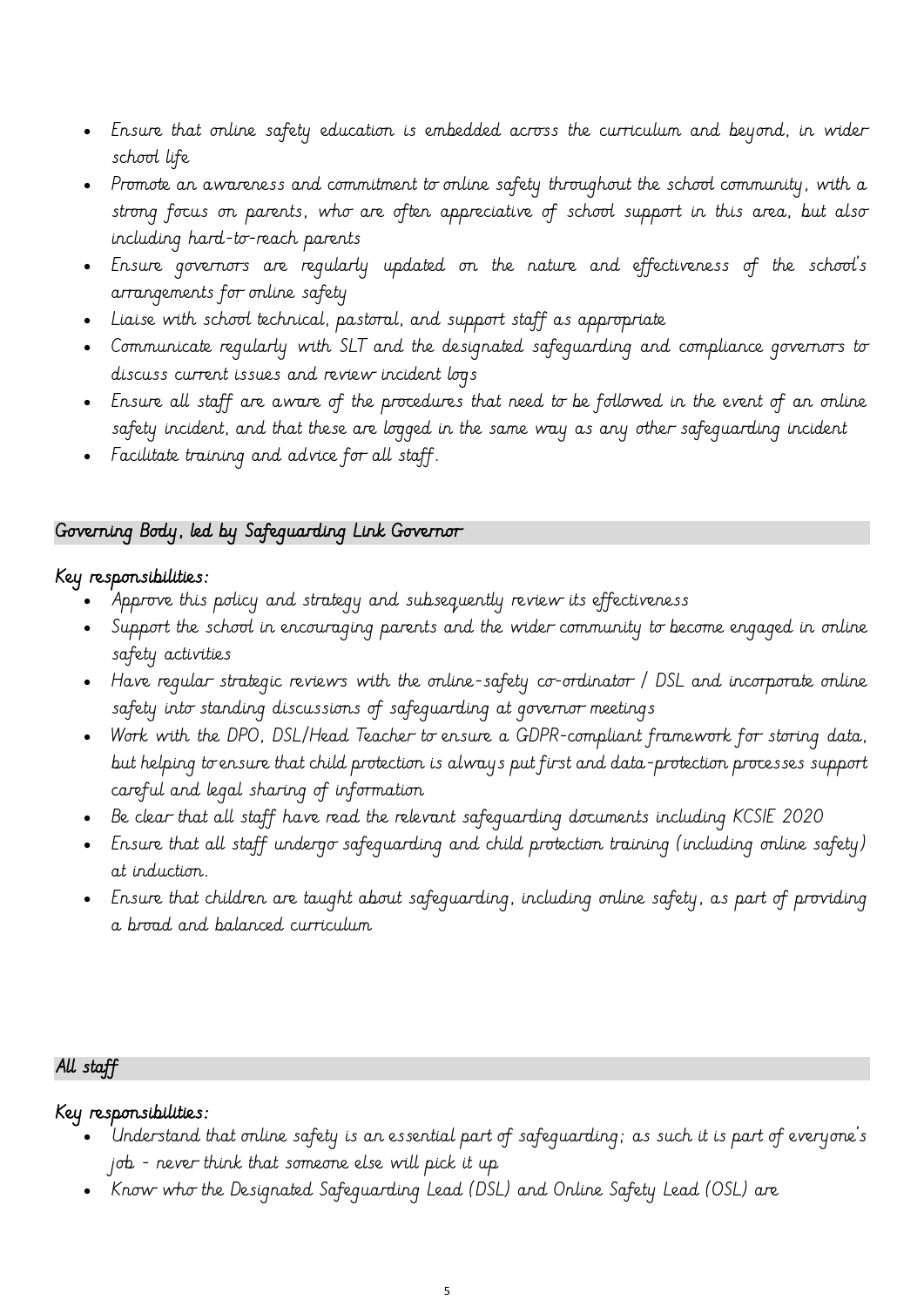- Read Part 1, Annex A and Annex C of Keeping Children Safe in Education 2020 and follow this policy in conjunction with the school's main safeguarding policy
- Record online-safety incidents in the same way as any safeguarding incident and report in accordance with school procedures.
- Sign and follow the staff acceptable use policy and code of conduct/handbook
- Notify the DSL/OSL if policy does not reflect practice in your school and follow escalation procedures if concerns are not promptly acted upon
- Identify opportunities to thread online safety through all school activities, both outside the classroom and within the curriculum
- Whenever overseeing the use of technology in school or setting as homework tasks, encourage sensible use, monitor what pupils/students are doing and consider potential dangers and the age appropriateness of websites
- To carefully supervise and guide pupils when engaged in learning activities involving online technology, supporting them with search skills, critical thinking, age appropriate materials and signposting, and legal issues such as copyright and data law
- Prepare and check all online source and resources before using within the classroom
- Encourage pupils/students to follow their acceptable use policy, remind them about it and enforce school sanctions
- Notify the DSL/OSL of new trends and issues before they become a problem
- Receive regular updates from the DSL/OSL and have a healthy curiosity for online safety issues
- Model safe, responsible and professional behaviours in their own use of technology. This includes outside the school hours and site, and on social media, in all aspects upholding the reputation of the school and of the professional reputation of all staff.

## PSHE / RSHE Lead/s

## Key Responsibilities:

- As listed in the 'all staff' section, plus:
- Embed consent, mental wellbeing, healthy relationships and staying safe online into the PSHE / Relationships education. This will include being taught what positive, healthy and respectful online relationships look like, the effects of their online actions on others and knowing how to recognise and display respectful behaviour online. Throughout these subjects, teachers will address online safety and appropriate behaviour in an age appropriate way that is relevant to their pupils' lives.
- This will complement the computing curriculum, which covers the principles of online safety at all key stages, with progression in the content to reflect the different and escalating risks that pupils face. This includes how to use technology safely, responsibly, respectfully and securely, and where to go for help and support when they have concerns about content or contact on the internet or other online technologies.
- Work closely with the DSL/OSL and all other staff to ensure an understanding of the issues, approaches and messaging within PSHE / RSE.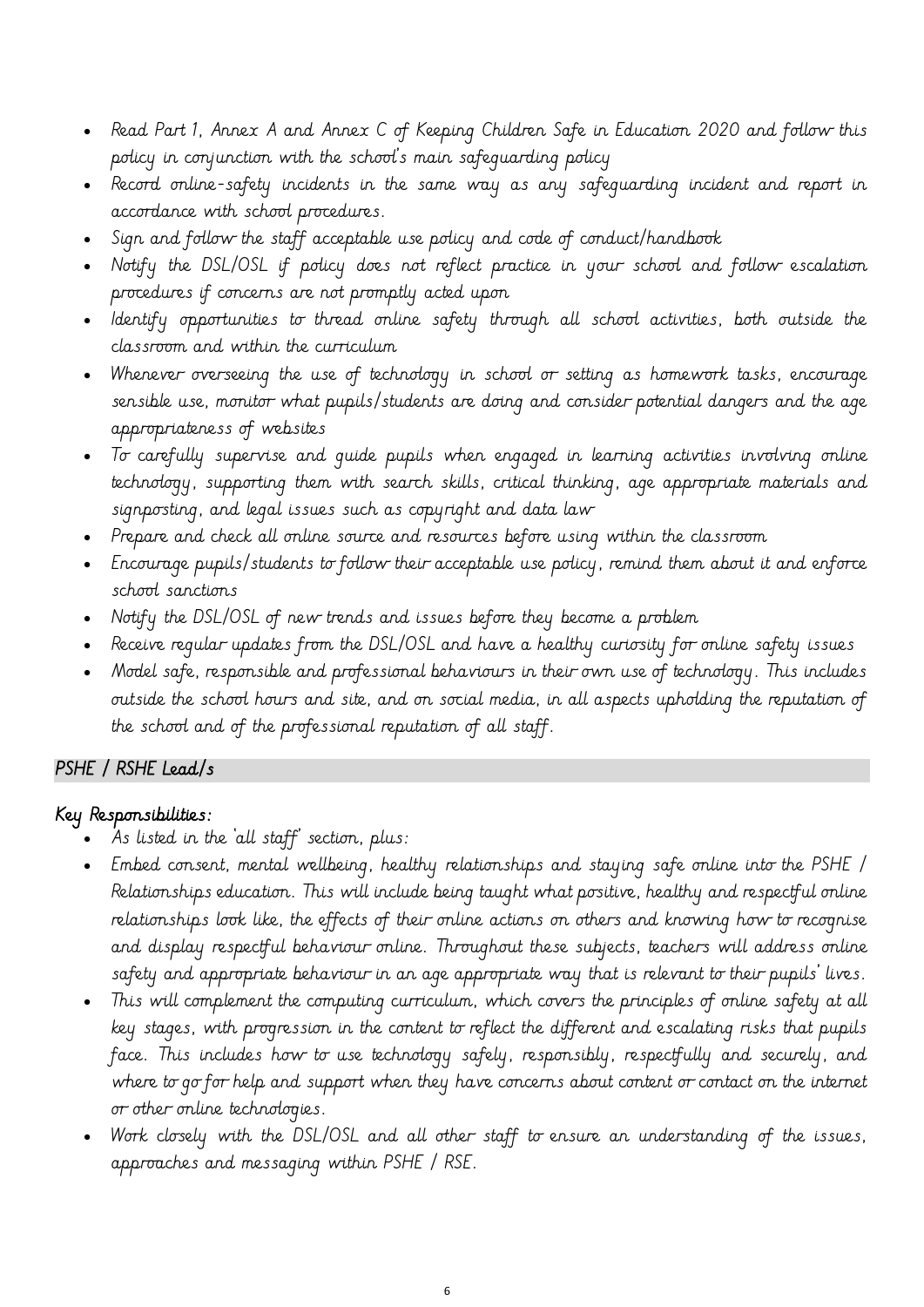## IT/Computing Subject Lead

## Key responsibilities:

- As listed in the 'all staff' section, plus:
- Oversee the delivery of the online safety element of the Computing curriculum in accordance with the national curriculum
- Work closely with the DSL/OSL and all other staff to ensure an understanding of the issues, approaches and messaging within Computing
- Collaborate with technical staff and others responsible for ICT use in school to ensure a common and consistent approach, in line with acceptable-use agreements

#### Network Manager - CloudW IT Technician - Concero UK

## Key responsibilities:

- As listed in the 'all staff' section, plus:
- Keep up to date with the school's online safety policy and technical information in order to effectively carry out their online safety role and to inform and update others as relevant
- Work closely with the DSL / online safety lead / DPO
- Ensure the above stakeholders understand the consequences of existing services and of any changes to these systems (especially in terms of access to personal and sensitive records / data and to systems such as YouTube mode, web filtering settings, sharing permissions for files on cloud platforms)
- Support and advise on the implementation of 'appropriate filtering and monitoring' as decided by the DSL and senior leadership team
- Maintain up-to-date documentation of the school's online security and technical procedures
- To report online-safety related issues that come to their attention in line with school policy
- Manage the school's systems, networks and devices, according to a strict password policy, with systems in place for detection of misuse and malicious attack, with adequate protection, encryption and backup for data, including disaster recovery plans, and auditable access controls
- Monitor the use of school technology, online platforms and social media presence] and that any misuse/attempted misuse is identified and reported in line with school policy
- Work closely with the IT/Computing Lead to develop systems and procedures as well as monitor existing ones.

## Data Protection Officer (DPO)

## Key responsibilities:

• Be aware that of references to the relationship between data protection and safeguarding in key Department for Education documents 'Keeping Children Safe in Education 2020' and 'Data protection: a toolkit for schools' (August 2018), especially this quote from the latter document: "GDPR does not prevent, or limit, the sharing of information for the purposes of keeping children safe. Lawful and secure information sharing between schools, Children's Social Care, and other local agencies, is essential for keeping children safe and ensuring they get the support they need.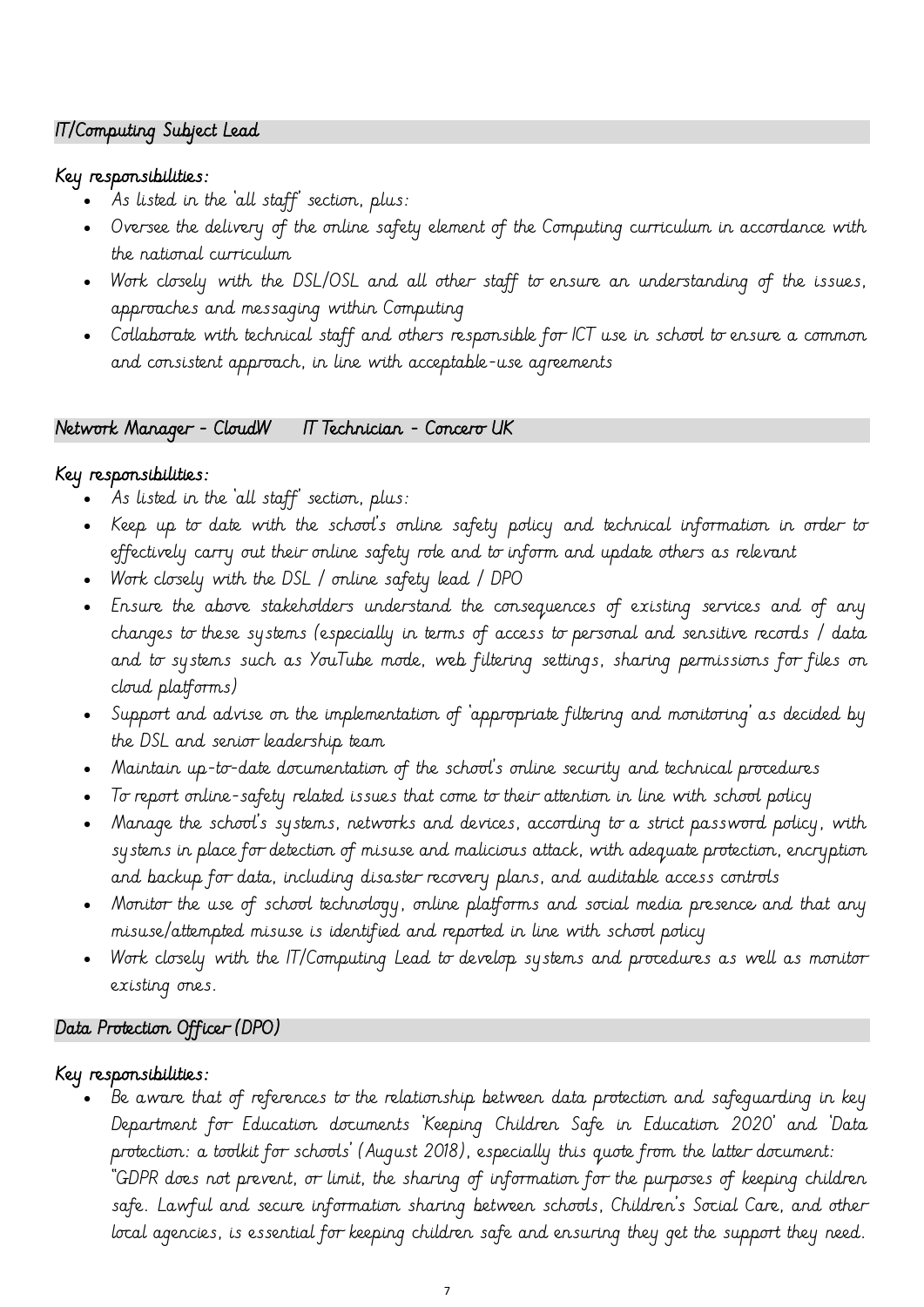The Data Protection Act 2018 introduced 'safeguarding' as a reason to be able to process sensitive, personal information, even without consent (DPA, Part 2,18; Schedule 8, 4) When Designated Safeguarding Leads in schools are considering whether, or not, to share safeguarding information (especially with other agencies) it is considered best practice for them to record who they are sharing that information with and for what reason. If they have taken a decision not to seek consent from the data subject and/or parent/carer that should also be recorded within the safeguarding file. All relevant information can be shared without consent if to gain consent would place a child at risk. Fears about sharing information must not be allowed to stand in the way of promoting the welfare and protecting the safety of children."

- Work with the DSL, Head Teacher and governors to ensure frameworks are in place for the protection of data and of safeguarding information sharing as outlined above
- Ensure that all access to safeguarding data is limited as appropriate, and also monitored and audited

#### Volunteers and Students

#### Key responsibilities:

- Read, understand, sign and adhere to an acceptable use policy (AUP)
- Report any concerns, no matter how small, to the DSL
- Maintain an awareness of current online safety issues and guidance
- Model safe, responsible and professional behaviours in their own use of technology

## Pupils

#### Key responsibilities:

- Read, understand, sign and adhere to the student/pupil acceptable use policy and review this annually
- Understand the importance of reporting abuse, misuse or access to inappropriate materials
- Know what action to take if they or someone they know feels worried or vulnerable when using online technology
- To understand the importance of adopting safe and responsible behaviours and good online safety practice when using digital technologies outside of school and realise that the school's acceptable use policies cover actions out of school, including on social media
- Understand the benefits/opportunities and risks/dangers of the online world and know who to talk to at school or outside school if there are problems

#### Parents/carers

Key responsibilities: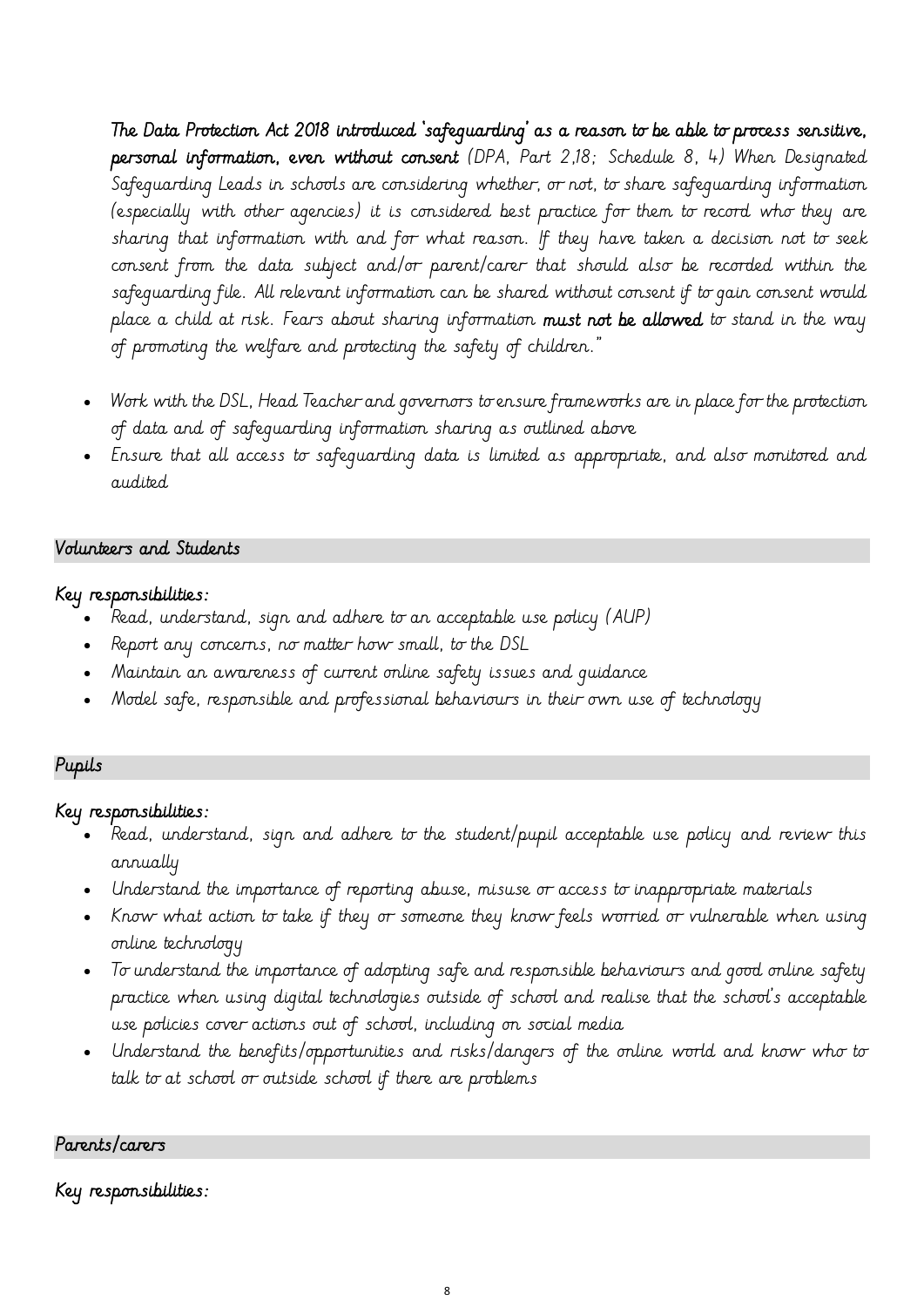- Read, sign and promote the school's parental acceptable use policy (AUP) and read the pupil AUP and encourage their children to follow it
- Consult with the school if they have any concerns about their children's and others' use of technology
- Promote positive online safety and model safe, responsible and positive behaviours in their own use of technology, including on social media: not sharing other's images or details without permission and refraining from posting negative, threatening or violent comments about others, including the school staff, volunteers, governors, contractors, pupils or other parents/carers.

#### Education and Curriculum

At Lanesfield Primary School, we aim to give our pupils the life-skills that will enable them to embrace and utilise new technology in a socially responsible and safe way. We want our children to become confident, creative and independent users of computing technologies, gaining confidence and enjoyment from their learning experiences. We want the use of technology to support learning across the entire curriculum and to ensure that our curriculum is accessible to every child. It is our mission that all our pupils have a breadth of experience to develop their understanding of themselves as individuals within their community but also as members of a wider global community and as responsible digital citizens.

The following subjects have the clearest online safety links and the medium term planning reflects this:

- PSHE
- Relationships education, relationships and sex education (RSE)
- Computing

However, as stated in the role descriptors above, it is the role of all staff to identify opportunities to thread online safety through all school activities, both outside the classroom and within the curriculum. As a 1:1 IPad school, pupils use devices across a range of subjects and their use is fully in-built within day-to-day learning.

We recognise that online safety and broader digital resilience must be thread throughout the curriculum and that is why it does not stand alone as a linear subject. Teachers plan opportunities to work on key areas: Self-image/Identity, Online relationships and reputation, Online bullying, Managing online information, Health, Wellbeing and Lifestyle, Privacy, Security, Copyright and Ownership. Virtual Meetings and Home Learning

- All staff and governors will use Microsoft Teams to facilitate virtual meetings
- A member of school staff will set up the meeting and send invitations
- All staff and governors are expected to attend virtual meetings in a private space where conversations can remain confidential.
- Staff and governors should follow the dress code in the school's Code of Conduct and ensure that the background of the video call is appropriate
- There should be no recording of meetings without prior consent.
- All staff and governors will adhere to the Wolverhampton City Council Video Conferencing Data Protection Advice.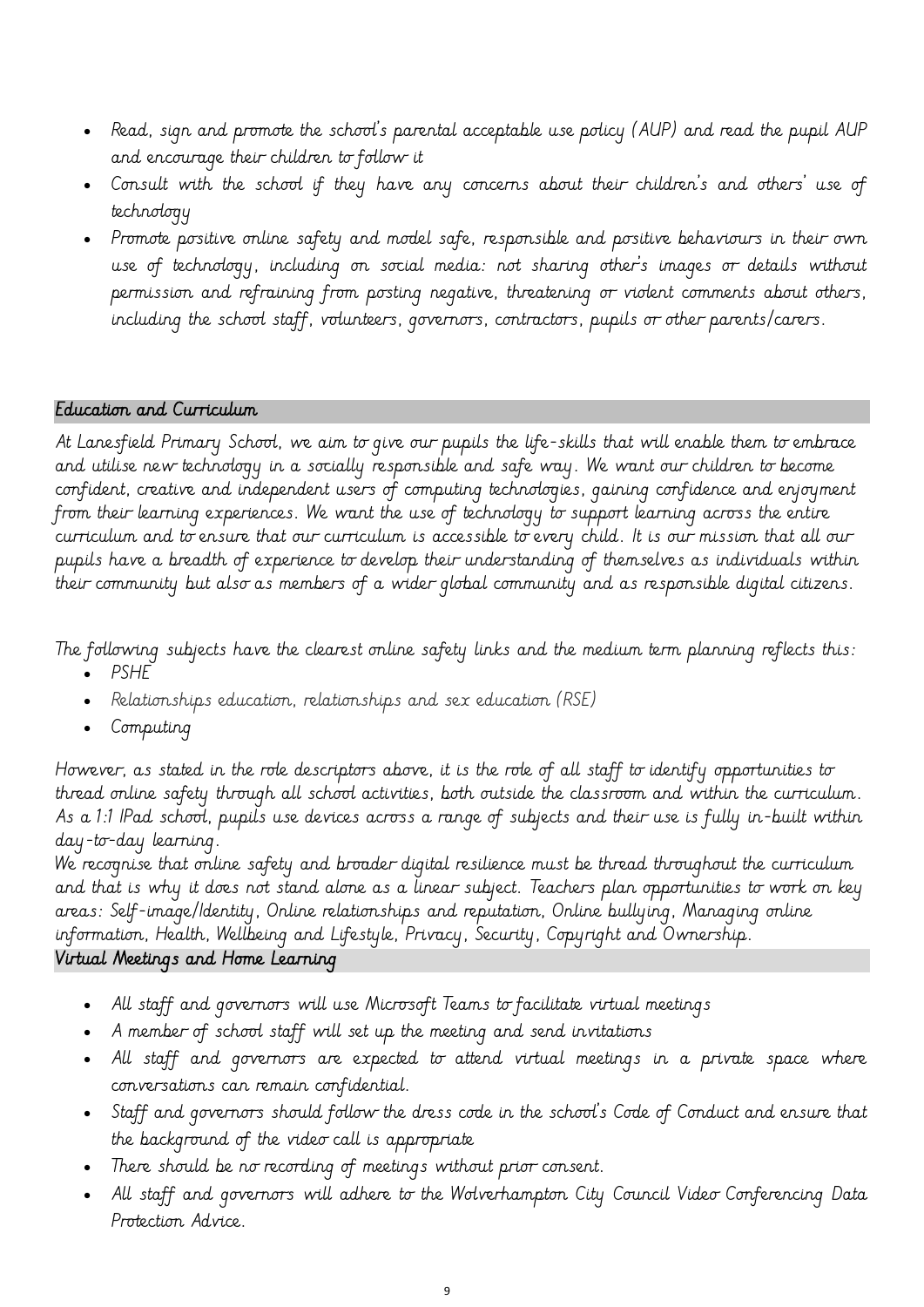#### Trips / events away from school

For school trips/events away from school, the group leader will use their personal mobile phone as a contact for schools and in the event of an emergency, to contact any services needed and notify school to inform parents. Staff using their personal phone in an emergency will ensure that the number is hidden to avoid a parent or student accessing a teacher's private phone number.

#### Handling online-safety concerns and incidents, including bullying

It is vital that all staff recognise that online-safety is a part of safeguarding. General concerns must be handled in the same way as any other safeguarding concern. The Safeguarding and Child Protection Policy should be adhered to.

Lanesfield Primary School commits to take all reasonable precautions to ensure online safety, but recognises that incidents will occur both inside school and outside school (and that those from outside school will continue to impact on pupils when they come into school). All members of the school are encouraged to report issues swiftly to allow them to be dealt with quickly and sensitively through the school's escalation processes.

## Misuse of school technology (devices, systems, networks or platforms)

Clear and well communicated rules and procedures are essential to govern pupil and adult use of school networks, connections, internet connectivity and devices, cloud platforms and social media (both when on school site and outside of school). These are defined in the relevant Acceptable Use Policy. Where pupils contravene these rules, the school behaviour policy will be applied; where staff contravene these rules, action will be taken as outlined in the staff code of conduct/handbook. Further to these steps, the school reserves the right to withdraw - temporarily or permanently - any or all access to such technology, or the right to bring devices onto school property.

#### Appropriate filtering and monitoring

At Lanesfield Primary School the internet connection is provided by British Telecommunications (BT) in connection with Concero UK. We have a dedicated and secure, school safe connection that is protected with firewalls and multiple layers of security, including a web filtering system.

#### Email

Staff and children at Lanesfield Primary School have Microsoft email accounts. These accounts are fully trackable and managed by Concero on behalf of the school. This is for the mutual protection and privacy of all staff, pupils and parents, as well as to support data protection.

General principles for email use are as follows: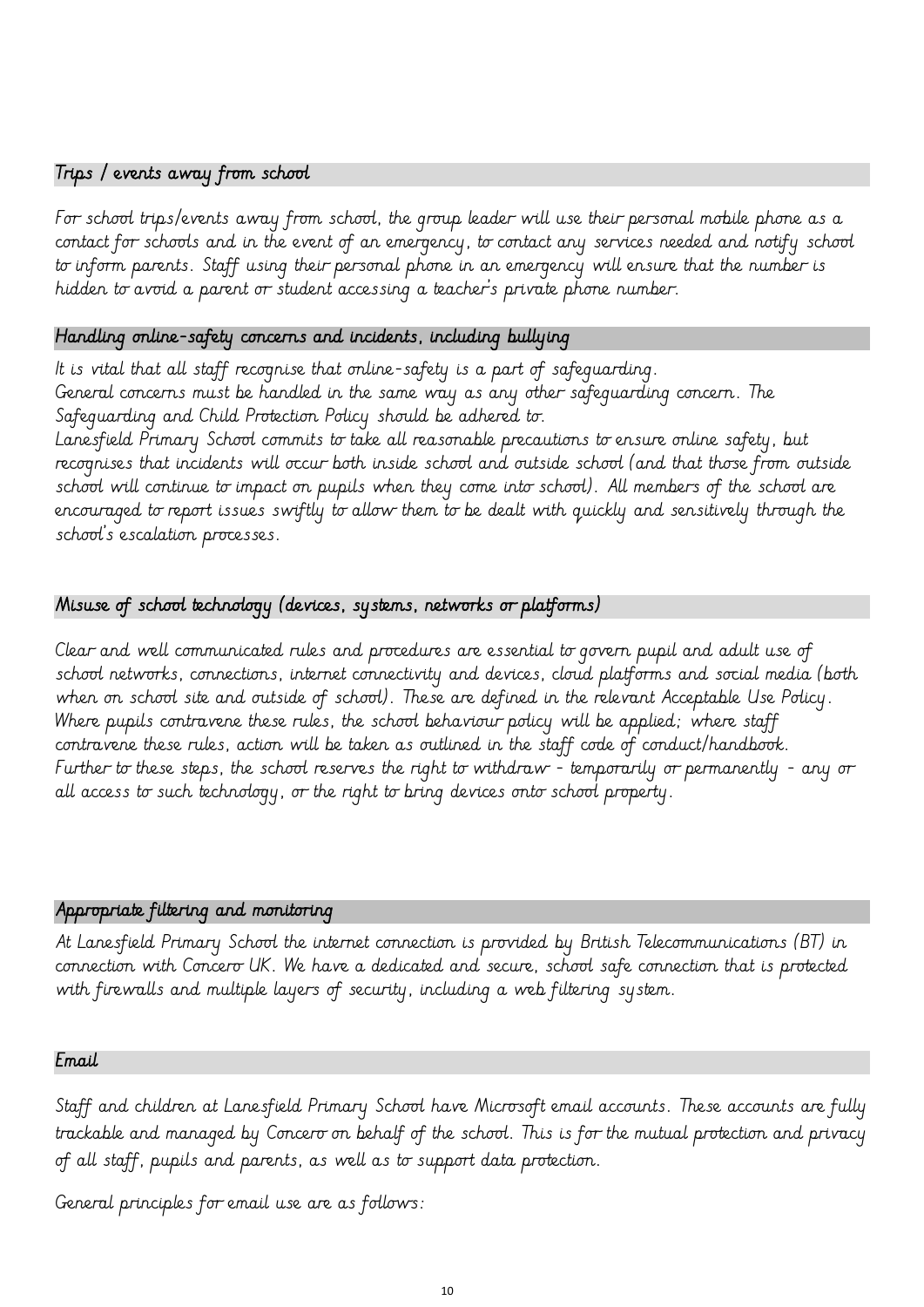- Email may only be sent using the email systems above. There should be no circumstances where a private email is used; if this happens by mistake, the HeadTeacher should be informed immediately.
- Staff or pupil personal data should never be sent/shared/stored on email.
	- o If data needs to be shared with external agencies, passport protection and encryption should be applied
		- o Internally, staff should use the school network,
- Appropriate behaviour is expected at all times.

## School website

Our school website is a key public-facing information portal for the school community (both existing and prospective stakeholders) with a key reputational value. The site is managed by Eservices at the Local Authority. There are dedicated links for parents and pupils relating to online safety.

## Cloud platforms / TEAMs / Showbie Tapestry

This school adheres to the principles of the DfE document '[Cloud computing services: guidance for school](https://www.gov.uk/government/publications/cloud-computing-how-schools-can-move-services-to-the-cloud)  [leaders, school staff and governing bodies](https://www.gov.uk/government/publications/cloud-computing-how-schools-can-move-services-to-the-cloud)'. Concero Uk monitor and review their use.

The following principles apply:

- Privacy statements inform parents and children (13+) when and what sort of data is stored in the cloud
- The DPO approves new cloud systems, what may or may not be stored in them and by whom.
- Regular training ensures all staff understand sharing functionality
- Pupils and staff are only given access and/or sharing rights when they can demonstrate an understanding of what data may be stored and how it can be seen
- Two-factor authentication is used for access to staff or pupil data
- Pupil images/videos are only made public with parental permission
- Only school-approved platforms are used by students or staff to store pupil work
- Parent consent is requested before pupils are given access to Microsoft TEAMs and Showbie. Parents are directed to the relevant privacy notices
- Pupils are reminded about the importance of keeping passwords protected and this is referred to in the relevant Acceptable Use Policies.
- A letter is sent out to new EYFS parents to gain permission for the use of Tapestry.

## Digital images and video

When a pupil/student joins the school, parents/carers are asked if they give consent for their child's image to be captured in photographs or videos. This information is stored electronically and deleted once the child leaves the school

Whenever a photo or video is taken, the member of staff taking it will check the latest database before using it for any purpose.

Any pupils shown in public facing materials are never identified with more than first name.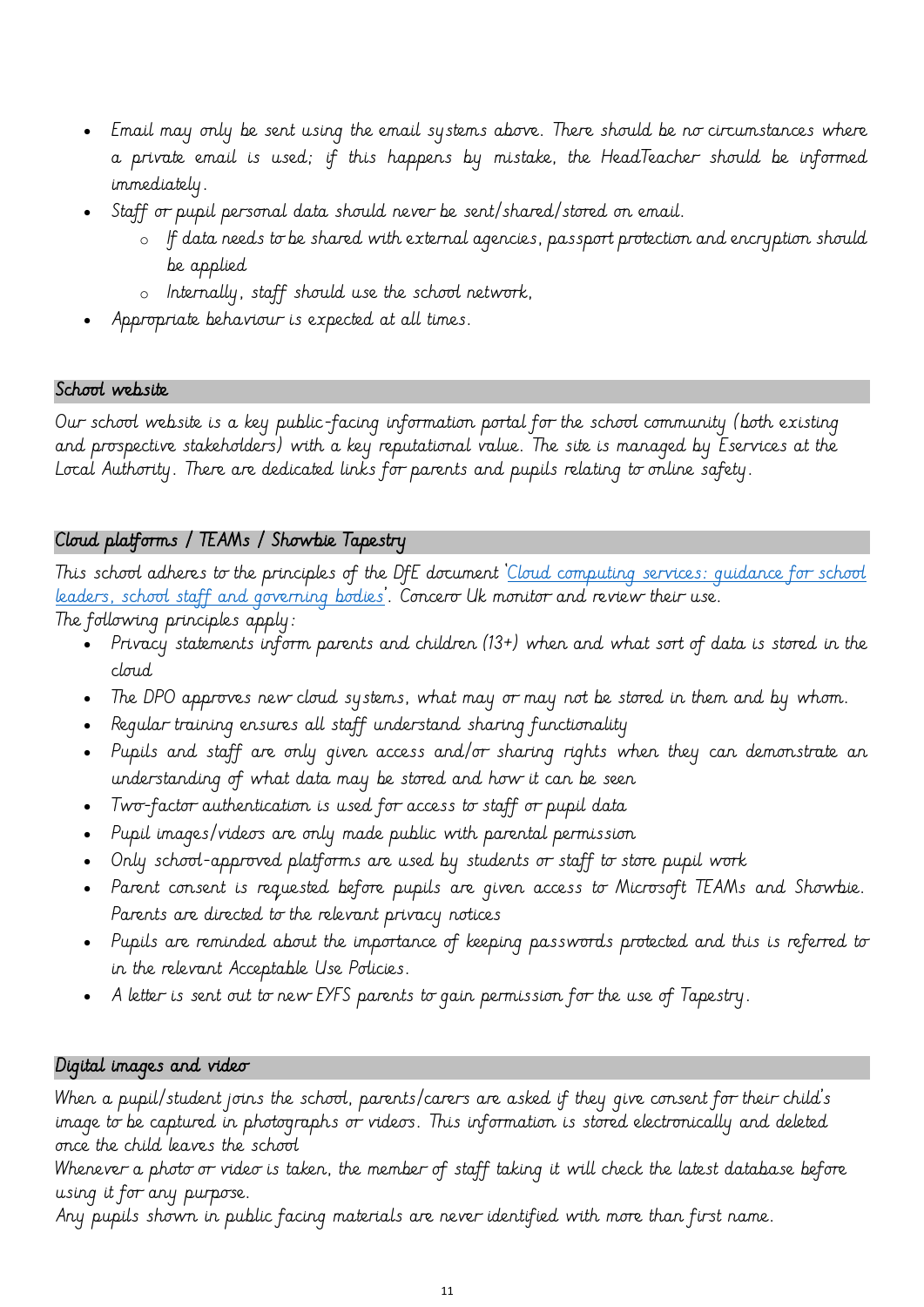All staff are governed by their contract of employment and the school's Acceptable Use Policy, which covers the use of mobile phones/personal equipment for taking pictures of pupils, and where these are stored. At Lanesfield Primary School no member of staff will ever use their personal phone to capture photos or videos of pupils.

Photos are stored on the school network in line with the retention schedule of the school Data Protection Policy.

Staff and parents are reminded regularly about the importance of not sharing without permission, due to reasons of child protection, data protection, religious or cultural reasons, or simply for reasons of personal privacy.

We encourage young people to think about their online reputation and digital footprint, so we should be good adult role models by not oversharing.

Pupils are advised to be very careful about placing any personal photos on social media. They are taught to understand the need to maintain privacy settings so as not to make public, personal information. Pupils are taught that they should not post images or videos of others without their permission. We teach them about the risks associated with providing information with images (including the name of the file), that reveals the identity of others and their location. We teach them about the need to keep their data secure and what to do if they / or a friend are subject to bullying or abuse.

#### Social media

Lanesfield Primary School has a Facebook account and multiple Twitter accounts.

Accordingly, we manage and monitor our social media footprint carefully to know what is being said about the school and to respond to criticism and praise in a fair, responsible manner.

The Eservices team at the Local Authority is responsible for managing our social media accounts. Staff, governors, parents and children should ensure that they follow the guidance set out about the responsible use of social media accounts in the relevant Acceptable Use Policies. Staff should also refer to the staff code of conduct.

If parents have a concern about the school, we would urge them to contact us directly and in private to resolve the matter. If an issue cannot be resolved in this way, the school complaints procedure should be followed. Sharing complaints on social media is unlikely to help resolve the matter, but can cause upset to staff, pupils and parents, also undermining staff morale and the reputation of the school (which is important for the pupils we serve).

Many social media platforms have a minimum age of 13 however the school regularly deals with issues arising on social media with pupils/students under the age of 13. We ask parents to respect age ratings on social media platforms wherever possible and not encourage or condone underage use. Online safety lessons will look at social media and other online behaviour, how to be a good friend online and how to report bullying, misuse, intimidation or abuse. However, children will often learn most from the models of behaviour they see and experience, which will often be from adults. Parents can best support by talking to their children about the apps, sites and games they use.

Pupils/students are not allowed to be 'friends' with or make a friend request to any staff, governors, volunteers and contractors or otherwise communicate via social media.

Exceptions may be made, e.g. for pre-existing family links, but these must be approved by the Head Teacher and should be declared upon entry of the pupil or staff member to the school.

Any attempt to do so may be a safeguarding concern or disciplinary matter and should be notified to the DSL.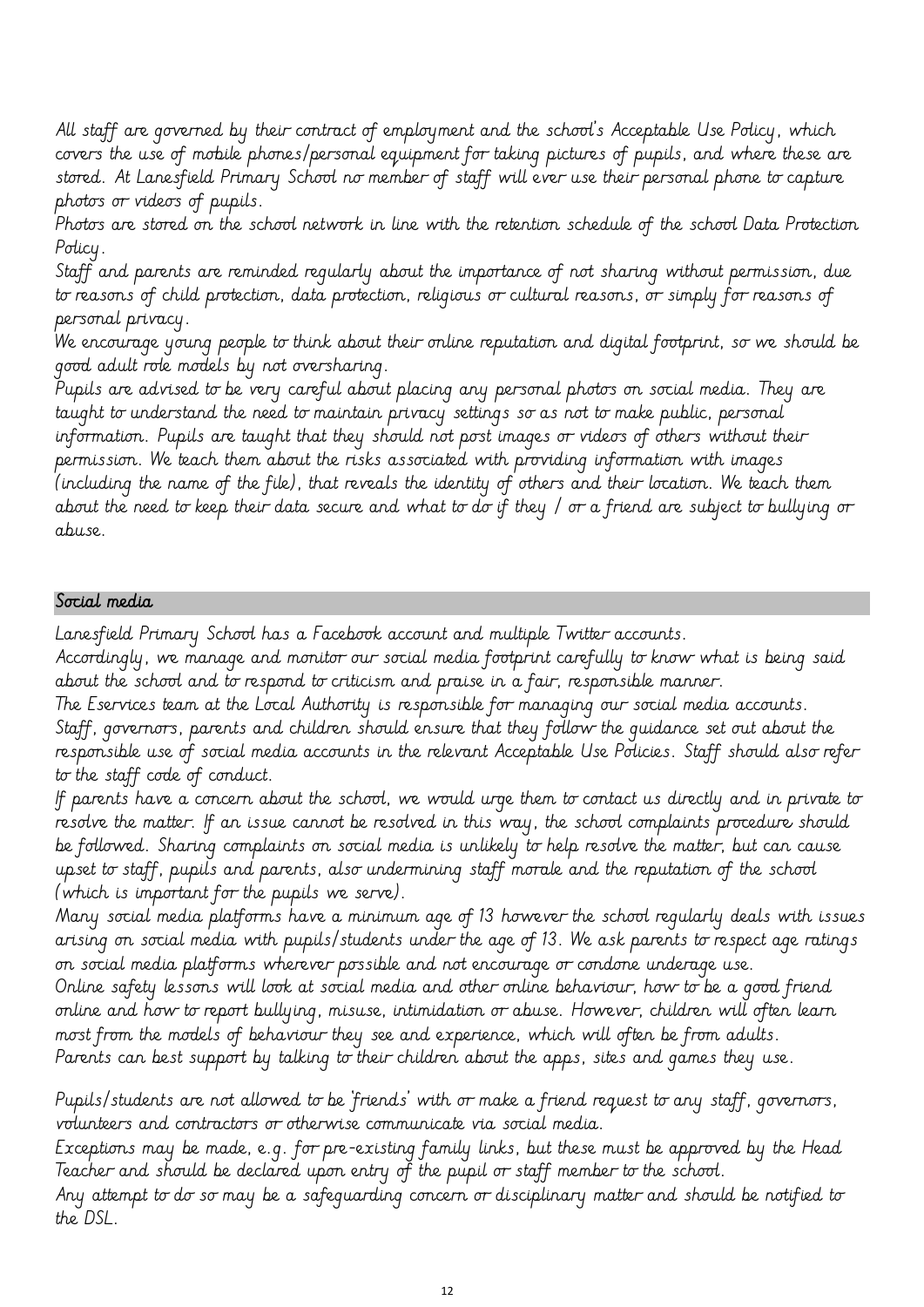Staff are reminded that they are obliged not to bring the school or profession into disrepute and the easiest way to avoid this is to have the strictest privacy settings and avoid inappropriate sharing and oversharing online. They should never discuss the school or its stakeholders on social media and be careful that their personal opinions might not be attributed to the school, trust or local authority, bringing the school into disrepute.

#### Personal devices including wearable technology and mobile phones

- Pupils are not allowed mobile phones in school. If they bring them to school they must be locked away in the school office until the end of the day.
- Mobile phones should not be accessed during the school working day, with the exception of dinnertime away from the children. They should not be openly visible but locked away in a class cupboard or locker. For all members of staff, none class based mobile phones should be stored along with other personal belongings in school lockers.
- Under no circumstances are school photographs to be taken on mobile phone. A school IPad should be used.
- Volunteers, contractors, governors should be turned off and out of site. Under no circumstances should they be used in the presence of children or to take photographs or videos. If this is required (e.g. for contractors to take photos of equipment or buildings), permission of the Head Teacher should be sought and this should be done in the presence of a member staff.
- Parents are asked to keep their phones out of site and turned off when they are in school. They should ask permission before taking any photos, e.g. of displays in corridors or classrooms, and avoid capturing other children. When at school events, parents are asked to take photos for personal use only and are to refrain from posting on social media accounts. They are reminded that there are some children at Lanesfield Primary School who do not have permission to have their photo taken or shared.

#### Network / Internet access on school devices

- Volunteers, contractors and governors can request access to the wireless network but have no access to networked files/drives, subject to the acceptable use policy. All internet traffic is monitored.
- Parents have no access to the school network or wireless internet on personal devices.

#### Searching and confiscation

In line with the DfE guidance 'Searching, screening and confiscation: advice for schools', the Head Teacher and staff authorised by them have a statutory power to search pupils/property on school premises. This includes the content of mobile phones and other devices, for example as a result of a reasonable suspicion that a device contains illegal or undesirable material, including but not exclusive to sexual images, pornography, violence or bullying.